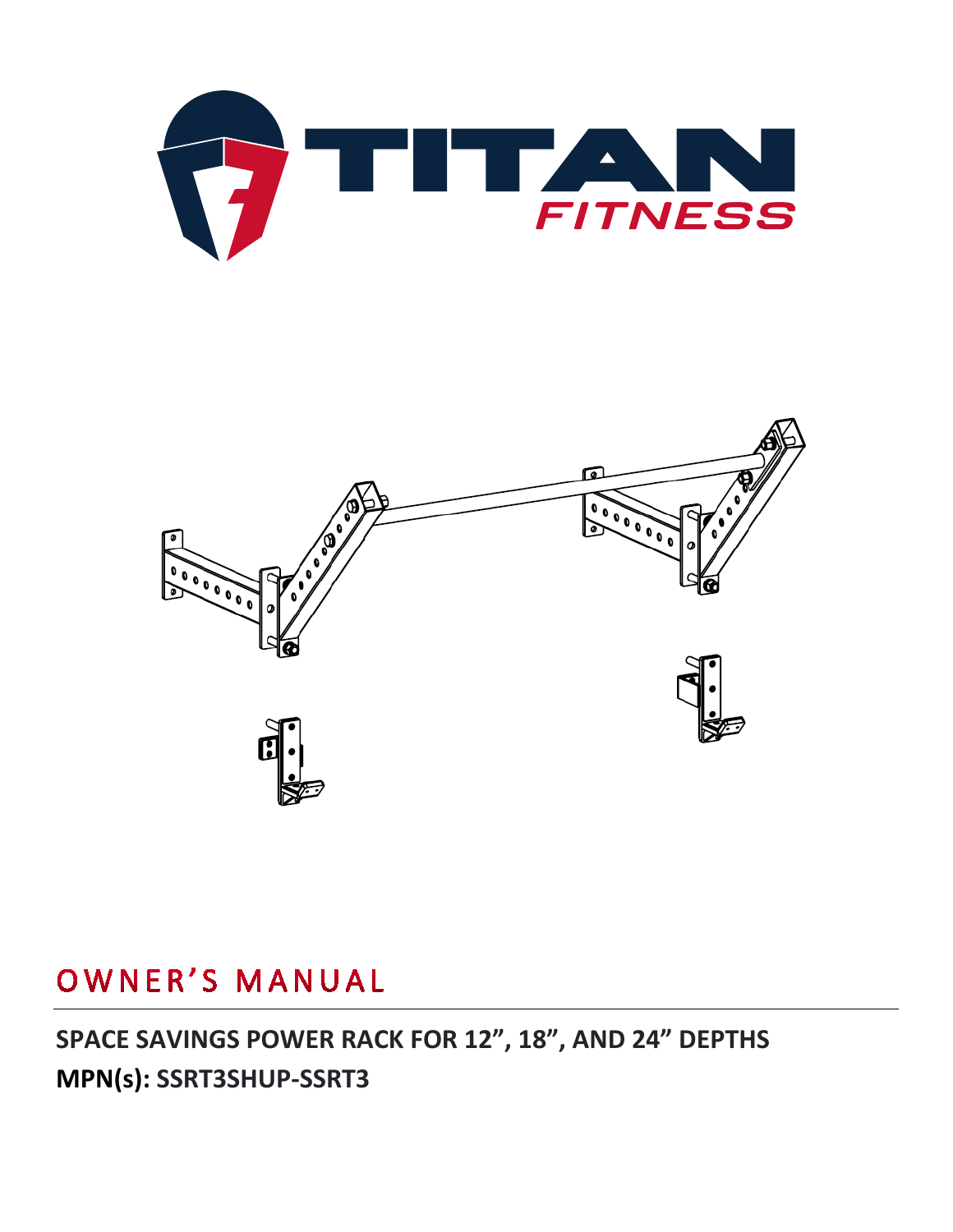

| <b>KEY</b> | <b>BOX</b>   | <b>DESCRIPTION</b>         | <b>QTY</b>     | <b>KEY</b> | <b>BOX</b>   | <b>DESCRIPTION</b>                 | <b>QTY</b> |
|------------|--------------|----------------------------|----------------|------------|--------------|------------------------------------|------------|
| (1)        | $\mathbf{1}$ | <b>Connecting Frame</b>    | $\overline{2}$ | (8)        | $\mathbf{1}$ | <b>Front Plastic Plate</b>         | 4          |
| (2)        | $\mathbf{1}$ | <b>Diagonal Brace</b>      | $\overline{2}$ | (9)        | $\mathbf{1}$ | Flat Washer $\Phi$ 17* $\Phi$ 30*3 | 16         |
| (3)        | $\mathbf{1}$ | <b>Pull Up Bar</b>         | $\mathbf{1}$   | (10)       | $\mathbf{1}$ | Spring Washer $\Phi$ 16            | 8          |
| (4)        | $\mathbf{1}$ | Left J-Hook                | 1              | (11)       | $\mathbf{1}$ | Nut M16                            | 8          |
| (5)        | $\mathbf{1}$ | <b>Right J-Hook</b>        | $\mathbf{1}$   | (12)       | $\mathbf{1}$ | Hex Bolt M16*85                    | 4          |
| (6)        | $\mathbf{1}$ | <b>Short Plastic Plate</b> | $\overline{2}$ | (13)       | $\mathbf{1}$ | Hex Bolt M16*120                   | 4          |
| (7)        | $\mathbf{1}$ | <b>Long Plastic Plate</b>  | 4              | (14)       | $\mathbf{1}$ | Hex Bolt M6*10                     | 24         |

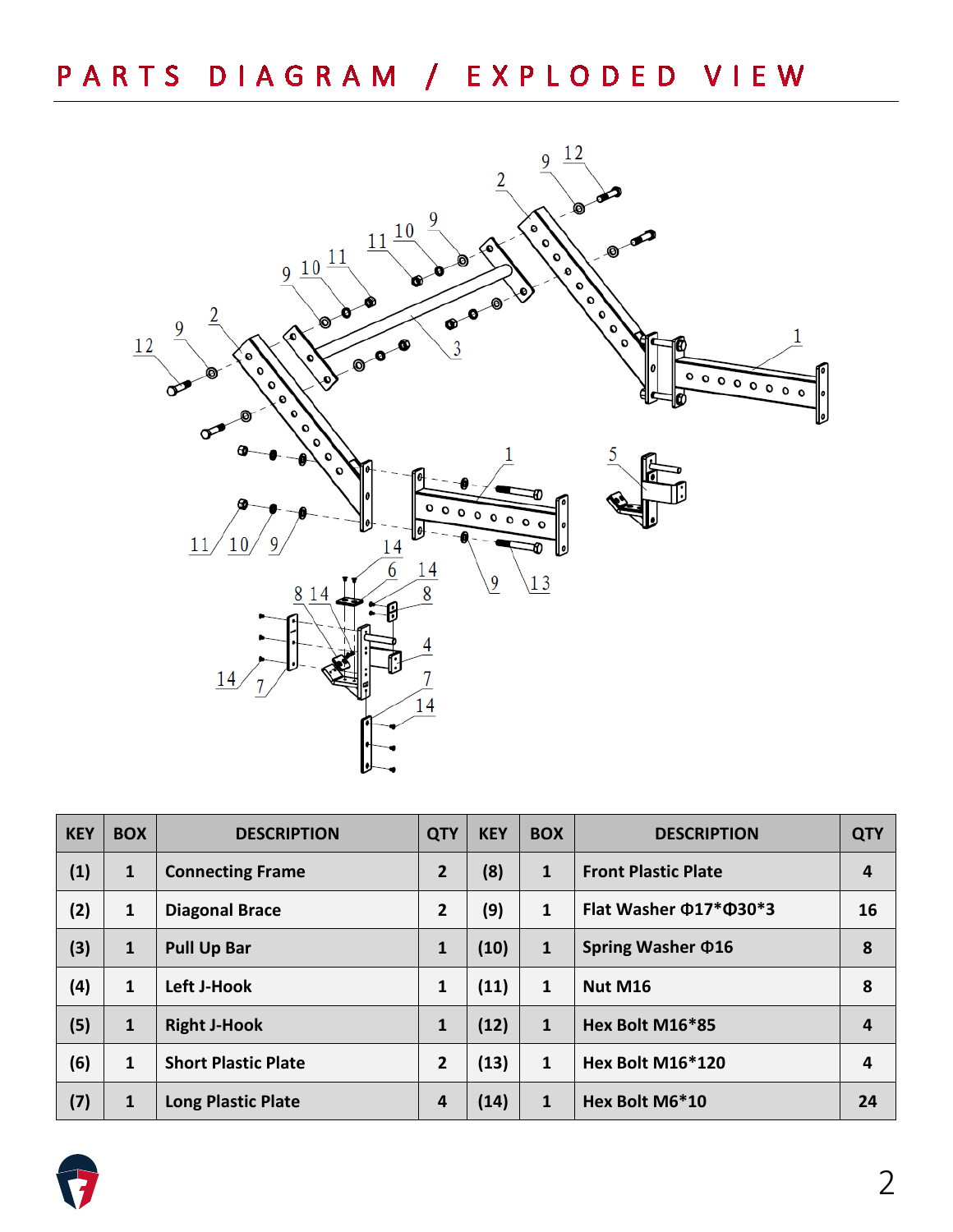#### **Step 1**

Assemble the Connecting Frame (1) , Diagonal Brace (2) and Upright Frame (15) using Flat Washer Φ17\*Φ30\*3 (9) , Spring Washer Φ16 (10) Nut M16 (11) and Hex Bolt M16\*120 (13).



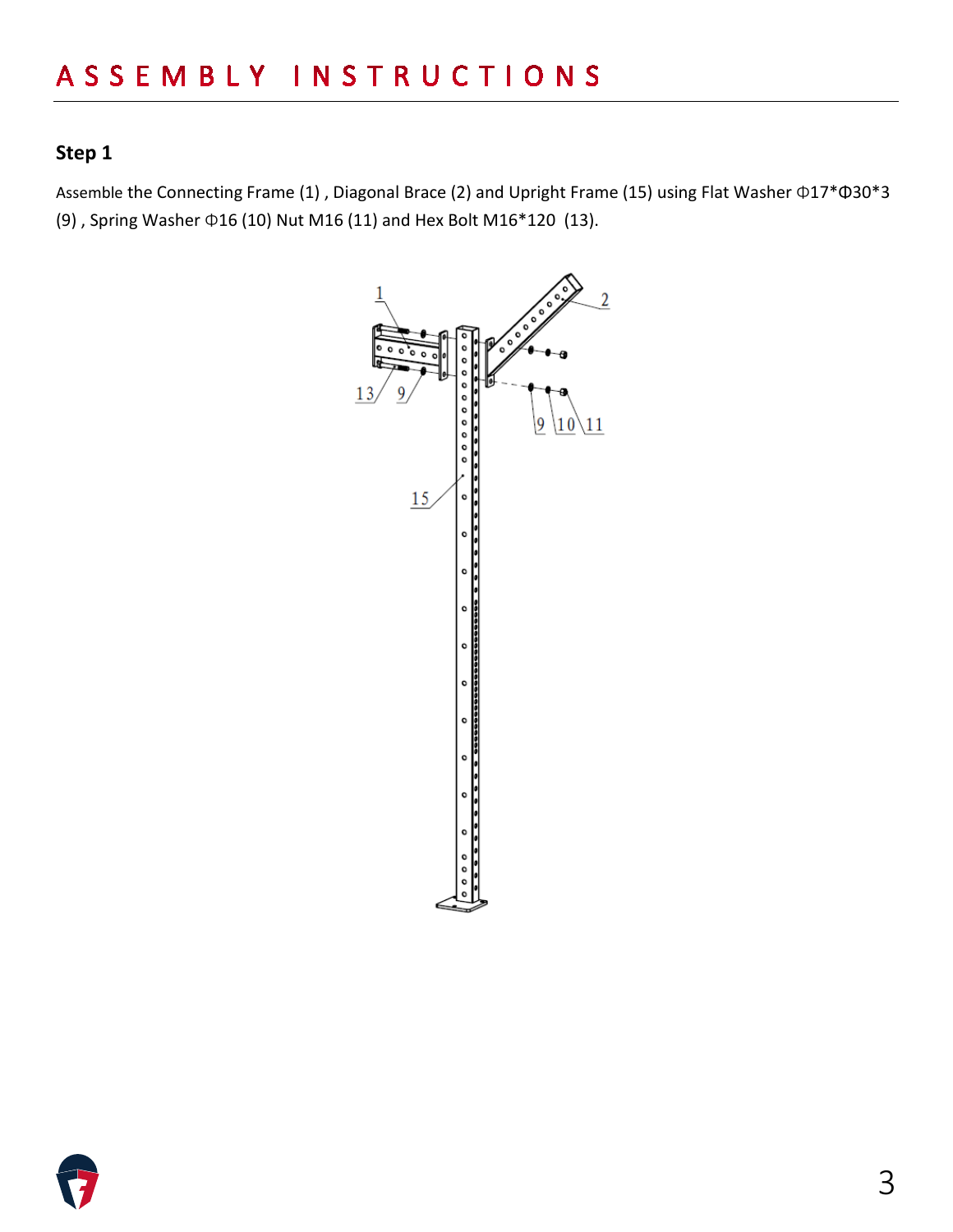#### **Step 2**

Connect Pull Up Bar (3) and Diagonal Brace (2),using Flat Washer Φ17\*Φ30\*3 (9) , Spring Washer Φ16 (10) Nut M16 (11) and Hex Bolt M16\*85 (12).

**Please tighten all the bolts.**



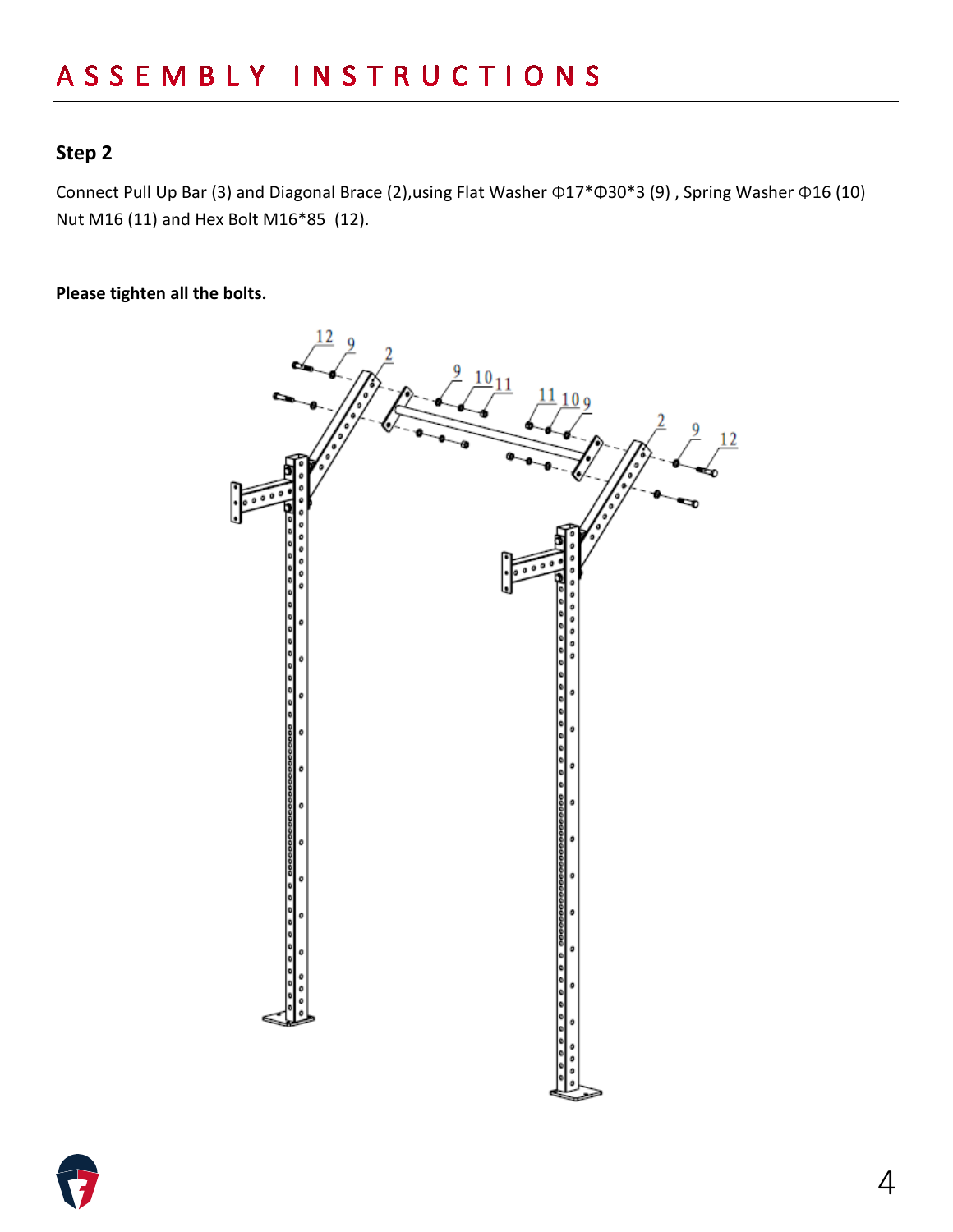### **Step 3**

Install J-HOOK (4&5) on the Upright Frame (15).